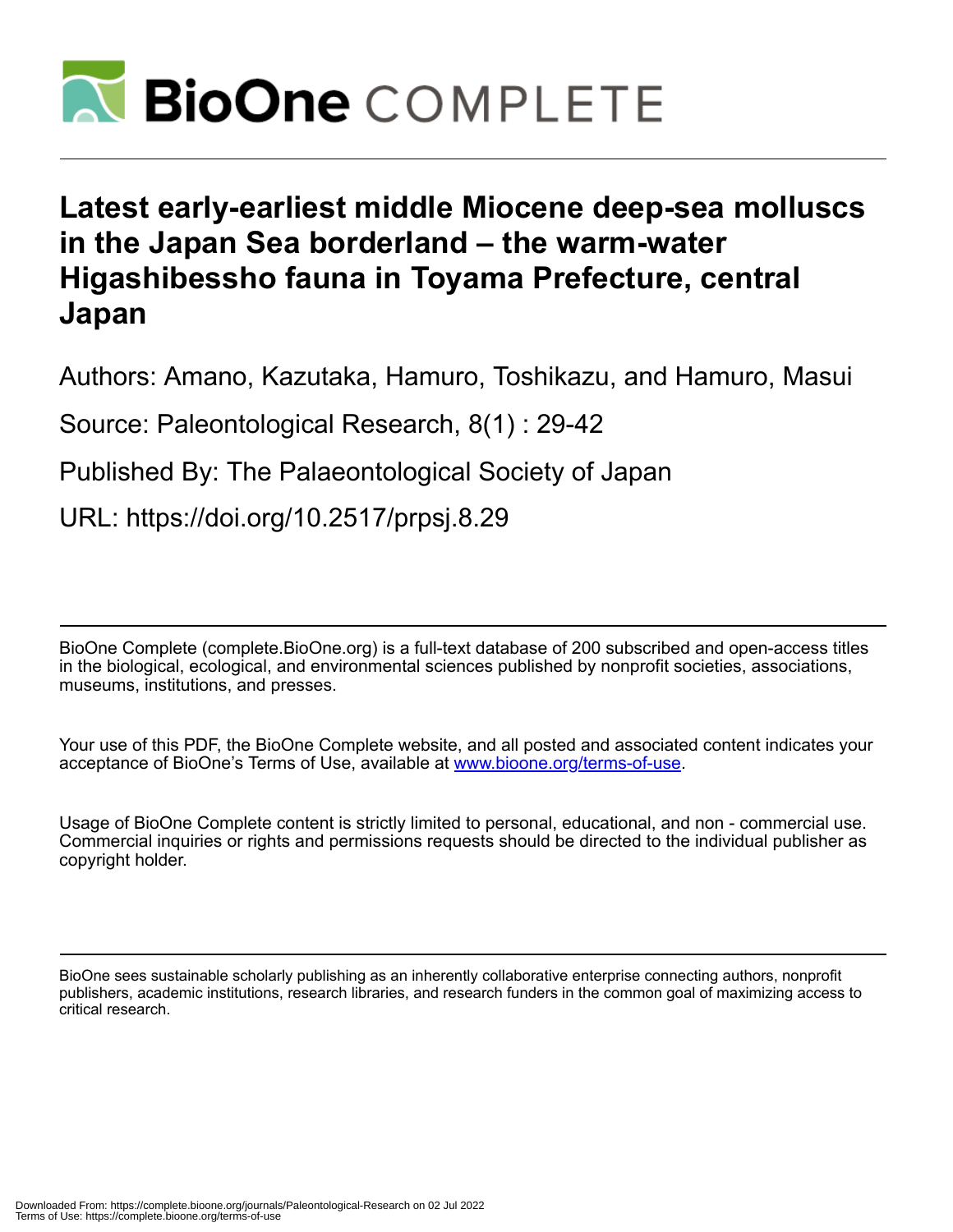## Latest early-earliest middle Miocene deep-sea molluscs in the Japan Sea borderland – the warm-water Higashibessho fauna in Toyama Prefecture, central Japan

KAZUTAKA AMANO<sup>1</sup>, TOSHIKAZU HAMURO<sup>2</sup> AND MASUI HAMURO<sup>2</sup>

1Department of Geoscience, Joetsu University of Education, 1 Yamayashiki, Joetsu City, Niigata Prefecture 943-8512, Japan (e-mail: amano@juen.ac.jp)

2Toyama Paleontological Research Club, 100 Nishitakagi, Kosugi-machi, Toyama Prefecture 939-0303, Japan

Received June 5, 2003; Revised manuscript accepted September 23, 2003

Abstract. Eighty-seven species of molluscs were obtained from the uppermost lower-lowest middle Miocene Higashibessho Formation at Shimo-sasahara, Yatsuo Town in Toyama Prefecture, central Japan. Among them, Pagodula shojii is new to science. Judging from the autochthonous species, the Higashibessho Formation was deposited at the lower sublittoral to upper bathyal depth. Both the deep-sea and the derived shallow-water species include many warm-water dwellers. During the latest early-earliest middle Miocene, the deep-sea species migrated from the Pacific side of central Honshu to the Japan Sea through deep-sea pathways.

Key words: Latest early to earliest middle Miocene, deep-sea, Mollusca, Higashibessho Formation

### Introduction

In the Oligocene, the ''Japanese Islands'' were located at the eastern margin of the Asian Continent. The Japan Sea began to open as a marginal sea in the early Miocene (Iijima and Tada, 1990). No deep-sea molluscan faunas have been recorded from the uppermost lower-lower middle Miocene deposits in the central Japan Sea borderland, other than the upper part of the Kurosedani and the lower part of the Higashibessho Formation in Toyama Prefecture (Tsuda, 1960).

Tsuda (1960) reported a deep-sea assemblage IV represented by Solemya tokunagai, Portlandia (Megayoldia) aff. thraciaeformis, Propeamussium transnipponica, and Dentalium (Fissidentalium) yokoyamai from the upper part of the Kurosedani Formation. Saito (1988) also recorded ill-preserved deep-water molluscs including Propeamussium cf. tateiwai Kanehara from the Nanamagari Formation in Ishikawa Prefecture and correlated them with Tsuda's assemblage IV. However, the exact age of the formation and most of the species were uncertain. When they recorded 19 species including warm-water planktonic species such as *Aturia* sp. and *Clio itoigawai* Shibata from the Higashibessho Formation, Shimizu et al. (2000) noted that the formation was deposited in the lower sublittoral to bathyal zones. They also inferred the existence of a cold deep-water mass below a warm-water current. Amano et al. (2000) found a deep-water dweller, Neilo (Multidentata) multidentata (Khomenko), in the Higashibessho Formation. This species is widely distributed in the northwestern Pacific in Oligocene to middle Miocene rocks. From the Higashibessho Formation, Amano et al. (2001) described the oldest vesicomyids in the Japan Sea borderland including Calyptogena sp. and Vesicomya kawadai (Aoki).

Thus, the Higashibessho fauna (Kaseno, 1964) consists of deep-water species, including some characteristics of the chemosynthetic community. The Kurosedani and Higashibessho Formations were deposited during the Mid-Neogene Climatic Optimum (Tsuchi, 1987; Amano et al., 2001). During this warm age, the shallow-water tropical Kurosedani fauna (Itoigawa, 1988) distributed to Yamagata Prefecture while the subtropical shallow-sea Kadonosawa fauna (originally Otuka, 1939, redefined by Itoigawa, 1988) prevailed to the southwestern part of Hokkaido. Therefore, it is reasonable that shallow warm-water species have been described from the Kurosedani and Higashibessho formations.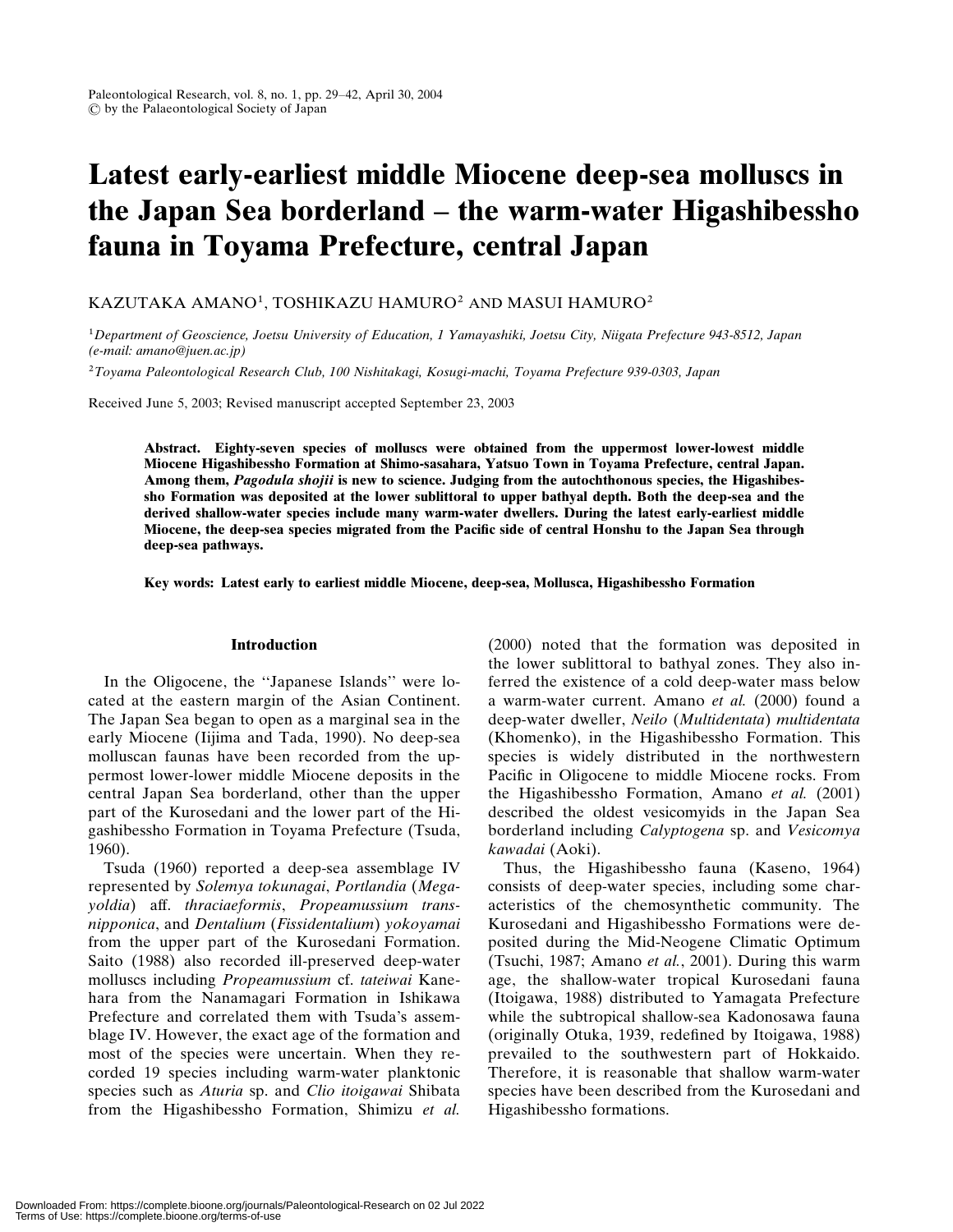

Figure 1. Locality of fossils (from Amano et al., 2001, fig. 1; using the topographical map of "Yatsuo", scale 1:25,000, published by Geographical Survey Institute of Japan).

Chinzei (1978, 1981, 1986) proposed the subsurface cold-current ''Oyashio senryu'' at the Mid-Neogene Climatic Optimum. Probably taking account of this proposal, Shimizu et al. (2000) considered that the deep water was cold during the time of deposition of the Higashibessho Formation as mentioned above. On the other hand, when they proposed a new Pliocene taxodont species of Acilana, Noda et al. (1989) denied the existence of the ''Oyashio senryu'' in the Japan Sea borderland at the Mid-Neogene Climatic Optimum. Karasawa et al. (1992, 1995) also suggested that the lower sublittoral to bathyal environment in the Japan Sea borderland was warm, based on the distribution of the crustacean Bathynomus, which occurred also from the Higashibessho Formation. To resolve this confusion, it is necessary to examine the temperature implied by the deep-water fauna during the latest early-earliest middle Miocene in the Japan Sea borderland in detail.

Moreover, Ozawa et al. (1986) pointed out that the muddy bottom associations of the upper part of the Kurosedani Formation are closely related to that of the Oidawara Member of the Mizunami Group in Gifu Prefecture. However, no other comparisons have been made between the Higashibessho and the deepsea faunas in the central Pacific side of Japan.

Fortunately, we were able to collect many wellpreserved specimens from the horizon of the Higashibessho Formation slightly higher than the level from which Amano et al. (2001) described the vesicomyids at Shimo-sasahara. In this paper, we list all these species including one new gastropod and discuss the climatic condition and the biogeographic significance of the fauna.

## Geological settings

In and around Yatsuo Town, the Neogene deposits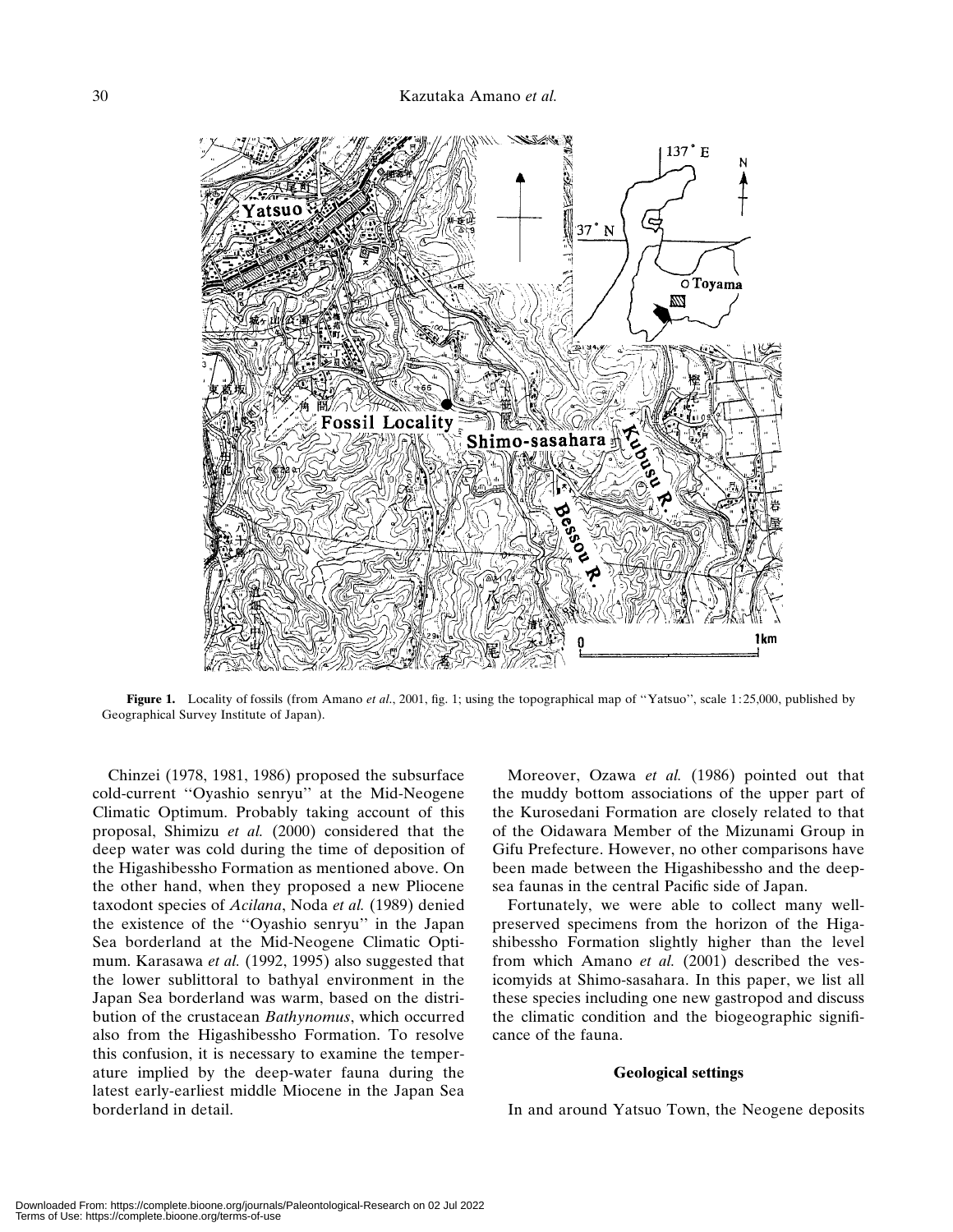consist of the Nirehara, Iwaine, Iozen, Kurosedani, Higashibessho, Tenguyama, Otokawa and Mita Formations in ascending order (Sakamoto and Nozawa, 1960; Hayakawa and Takemura, 1987; Ogasawara et al., 1989). The Higashibessho Formation (Fujita and Nakagawa, 1948) consists mainly of muddy sediments overlying the Kurosedani Formation (Tsuda and Chiji, 1950). On the other hand, the upper part of the Kurosedani Formation is predominantly siltstone or siltstone-dominated alternation. Sometimes, it is difficult to separate lithologically the Kurosedani from the Higashibessho Formation. The upper limit of the Kurosedani Formation is usually defined as the upper surface of the Yamadanaka Tuff (Tsuda, 1953).

We collected many molluscan specimens from the Higashibessho Formation at about 250 m west of Shimo-sasahara, Yatsuo Town, Toyama Prefecture (Figure 1). This locality is the same as that of Amano et al. (2001). The large outcrop consists of a  $2.3 \text{ m}$  – thick alternation (L) of fine-grained sandstone and mudstone in the lower part yielding vesicomyid fossils, and a 21.2 m-thick black mudstone (UM) bearing calcareous concretions in the upper part (Figure 2).



Figure 2. Columnar section of the fossil locality. A. Black mudstone, B. Sandstone, C. Alternation of fine-grained sandstone and mudstone, D. Calcareous concretions. L, UM, US show horizons of fossils (see the text).

Many well-preserved fossils occur in the upper mudstone of the cliff. In the middle part of the mudstone, a 60 cm-thick sandstone lens (US) including many packed shells can be traced for 20 m. In this area, the Yamadanaka Tuff is exceptionally intercalated in the lower part of the Higashibessho Formation (Sakamoto and Nozawa, 1960). Stratigraphically, the upper mudstone of the fossil locality is situated about 75 m lower than the Yamadanaka Tuff. Therefore, the Higashibessho Formation here is a contemporaneous heterotopic facies of the upper part of the Kurosedani Formation to the west of Yatsuo Town.

As already reported by Hasegawa and Takahashi (1992), Yanagisawa (1999) and Amano et al. (2001), the planktonic microfossils from the lowest part of the Higashibessho Formation indicate the diatom NPD 3A and 3B of Akiba (1986), the calcareous nannofossils CN3 of Okada and Bukry (1980) and the planktonic foraminiferal zone N8 of Blow (1969) and the radiolarian Calocyletta costata zone of Riedel and Sanfilippo (1978). Thus, the Higashibessho Formation at Shimo-sasahara can be assigned to the latest early-earliest middle Miocene. However, based on the magnetostratigraphic data, Itoh et al. (1999) assigned the Kurosedani and the lower part of the Higashibessho Formations to the C5Br Chron which is slightly younger than the age based on the microfossils. Although this problem for now remains unsolved, we use the age based on the microfossils in this paper.

## Occurrences of molluscs

Molluscan fossils were obtained from three horizons: the lower alternation (L), upper mudstone (UM), and the sandstone lens intercalated in the mudstone (US) (Figure 2; Table 1). In the lower alternation (L), six bivalve species including two vesicomyids sporadically occur as articulated shells. As described by Amano et al. (2001), the commissures of vesicomyids are parallel to the bedding plane despite the shells being articulated.

In the upper mudstone (UM), 51 species of bivalves, gastropods and scaphopods (Figures 3, 4) occurred sporadically, including one new species. Most specimens are well preserved, including many articulated bivalves. In contrast, 35 species of bivalves and gastropods (Figure 5) were obtained from the sandstone lens (US) intercalated in the upper mudstone. All bivalve specimens here are disarticulated.

Judging from these occurrences, the assemblages from the lower alternation and upper mudstone are autochthonous while that of the upper sandstone lens is allochthonous.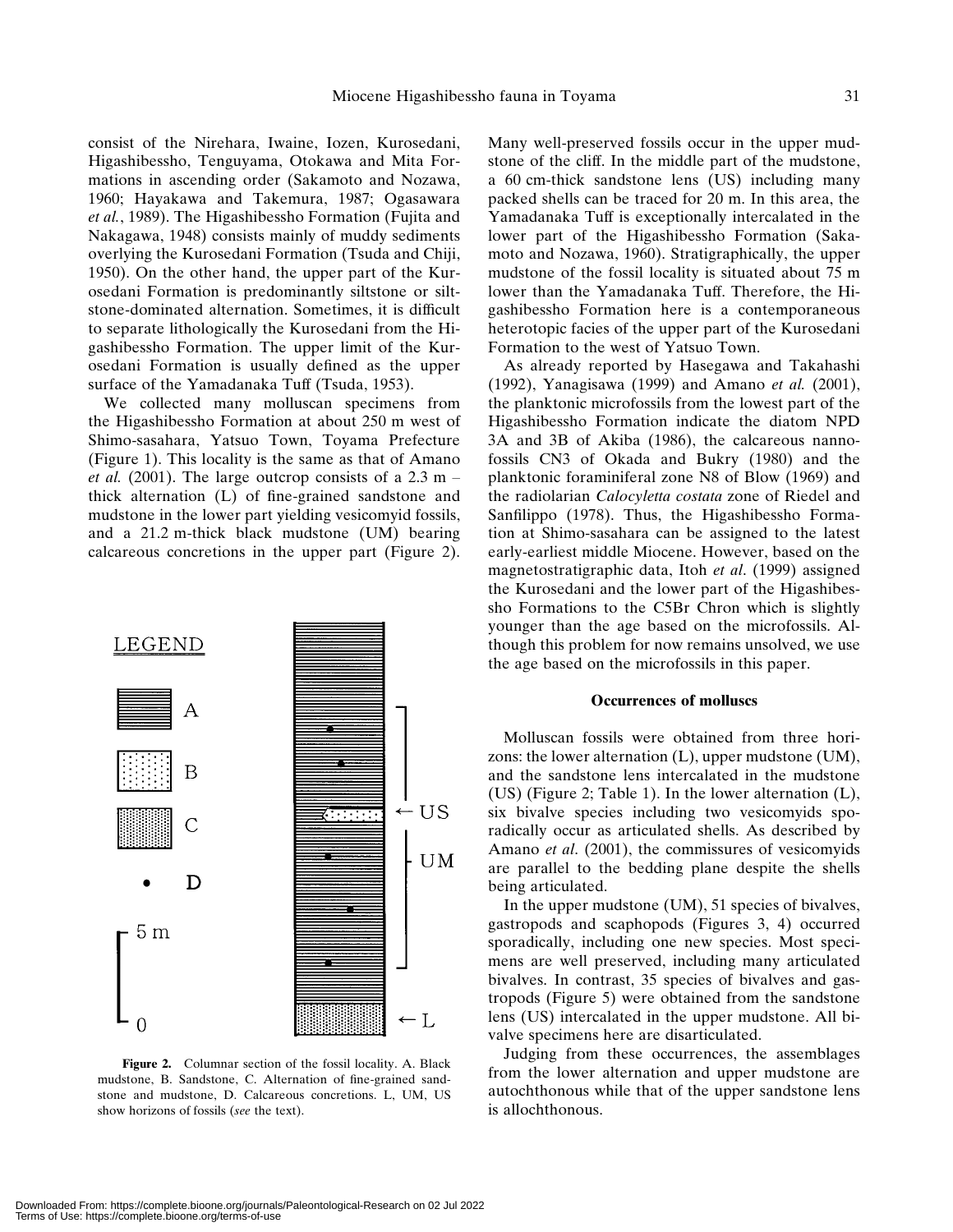Table 1. Molluscan fossils from the Higashibessho Formation at Shimo-sasahara. Number shows total number of specimens. Number in parentheses shows number of articulated specimens. \*Warm-water genera or species, \*\* after Higo et al. (1999).

| <b>Species</b>                                   | L     | UM           | US             | Depth $(m)$ **           |
|--------------------------------------------------|-------|--------------|----------------|--------------------------|
| *Lamellinucula hokoensis (Kanehara)              | 8(5)  |              |                | $50 - 3000$              |
| *Tindaria sp.                                    | 1     | $\mathbf{1}$ |                | $100 - 3610$             |
| Lucinoma acutilienatum (Conrad)                  | 3(2)  | 2(1)         | $\mathbf{1}$   | $100 - 200$              |
| Thyasira tokunagai Kuroda and Habe               | 7(1)  |              |                | $5 - 300$                |
| Vesicomya kawadai (Aoki)                         | 10(1) |              |                | $100 - 9050$             |
| Calyptogena sp.                                  | 7(4)  |              |                | 500-5960                 |
| Ennucula osawanoensis (Tsuda)                    |       | 9(9)         |                | $0 - 2320$               |
| Acila (Acila) submirabilis Makiyama              |       | 3(3)         |                | $50 - 800$               |
| Bathymalletia inermis (Yokoyama)                 |       | 3(1)         |                | $50 - 6200$              |
| Neilo (Multidentata) multidentata (Khomenko)     |       | 4            |                |                          |
| *Neilonella tsukigawaensis Kurihara              |       | 1(1)         |                | $50 - 1400$              |
| Portlandia (Portlandella) lischkei (Smith)       |       | 11(7)        |                | $100 - 1400$             |
| P. (Megayoldia) sp.                              |       | $\mathbf{1}$ |                |                          |
| Bathymodiolus? sp.                               |       | 4(3)         |                |                          |
| Solamen fornicatum (Yokoyama)                    |       | 2(2)         |                | $30 - 300$               |
| *Propeamussium tateiwai Kanehara                 |       | 5            |                | $40 - 2500$              |
| Delectopecten sp.                                |       | 2(1)         |                | $20 - 3080$              |
| Gloripallium izurense Masuda                     |       | 2            |                | $0 - 20$                 |
| Acesta goliath (Sowerby)                         |       | $\mathbf{1}$ |                | $100 - 1417$             |
| Pycnodonte? sp.                                  |       | 2            |                | $\qquad \qquad -$        |
| Ostrea sp.                                       |       | 1(1)         | $\mathbf{1}$   | $0 - 600$                |
| Macoma (Macoma) sp.                              |       | 1(1)         |                | $0 - 1300$               |
| Solen sp.                                        |       | $\mathbf{1}$ |                | $0 - 115$                |
| Pandora sp.                                      |       | $\mathbf{1}$ |                | $10 - 300$               |
| Periploma yokoyamai Makiyama                     |       | 7(6)         |                | $100 - 1250$             |
| P. mitsuganoense Araki                           |       | 2(2)         |                | $100 - 1250$             |
| Thracia kamayasikiensis Hatai                    |       | $\mathbf{1}$ |                | $4 - 300$                |
| *Lyonsiella mitsuganoensis Shibata               |       | 3(1)         |                | 500-1200                 |
| Poromya osawanoensis Tsuda                       |       | 5(1)         |                | $30 - 350$               |
| Cardiomya mitsuganoensis Shibata                 |       | 4(2)         |                | $10 - 800$               |
| Ginebis osawanoensis (Tsuda)                     |       | 1            |                | $50 - 800$               |
| Calliostoma (Calotropis) simane Nomura and Hatai |       | 1            | $\overline{2}$ | $0 - 400$                |
| Cryptonatica ichishiana (Shibata)                |       | 7            |                | $0 - 3000$               |
| *Sinum ineptum (Yokoyama)                        |       | $\mathbf{1}$ |                | $10 - 50$                |
| Semicassis? sp.                                  |       | 1            |                |                          |
| Liracassis japonica (Yokoyama)                   |       | 4            |                |                          |
| *Echinophoria etchuensis (Hatai and Nisiyama)    |       | 7            |                | $150 - 567$              |
| Cymatiidae gen. et sp. indet.                    |       | $\mathbf{1}$ |                |                          |
| Boreotrophon osawanoensis (Tsuda)                |       | 3            |                | $3 - 1000$               |
| Pagodula shojii sp. nov.                         |       | 5            |                | $3 - 1000$               |
| Babylonia kokozurana Nomura                      |       | $\mathbf{1}$ |                | $0 - 50$                 |
| Buccinidae gen. et sp. indet.                    |       | $\mathbf{1}$ |                | $\overline{\phantom{0}}$ |
| Zeuxis kometubus (Otuka)                         |       | 11           |                | $0 - 200$                |
| *Neadmete nakayamai Habe                         |       | 7            |                | $100 - 200$              |
| Megasurcula yokoyamai (Otuka)                    |       | 5            |                |                          |
| $M.$ sp.                                         |       | 5            |                |                          |
| Cochlespira osawanoensis (Tsuda)                 |       | 4            |                | $150 - 300$              |
| Tomopleura osawanoensis Tsuda                    |       | 1            |                | $5 - 130$                |
| *Comitas sp.                                     |       | 2            |                | $10 - 600$               |
| Eoscaphander corpulenta (Yokoyama)               |       | 4            |                | $100 - 300$              |
| *Bowdenatheca sp.                                |       | 30           |                |                          |
| *Clio sp.                                        |       | 2            |                | $\boldsymbol{0}$         |
| Dentalium sp.                                    |       | 1            |                | $0 - 150$                |
| *Fissidentalium yokoyamai (Makiyama)             |       | 13           |                | $100 - 400$              |
| $F$ sp.                                          |       | $\mathbf{1}$ |                | $100 - 3000$             |
| Laevidentalium sp.                               |       | 6            |                | $20 - 1400$              |
| Saccella kongiensis (Otuka)                      |       |              | 2              | $10 - 450$               |
| Barbatia (Savignyarca) osawanoensis Tsuda        |       |              | $\mathbf{1}$   | $0 - 20$                 |
| Anadara (Anadara) watanabei (Kanehara)           |       |              | 4              | $0 - 50$                 |
|                                                  |       |              |                |                          |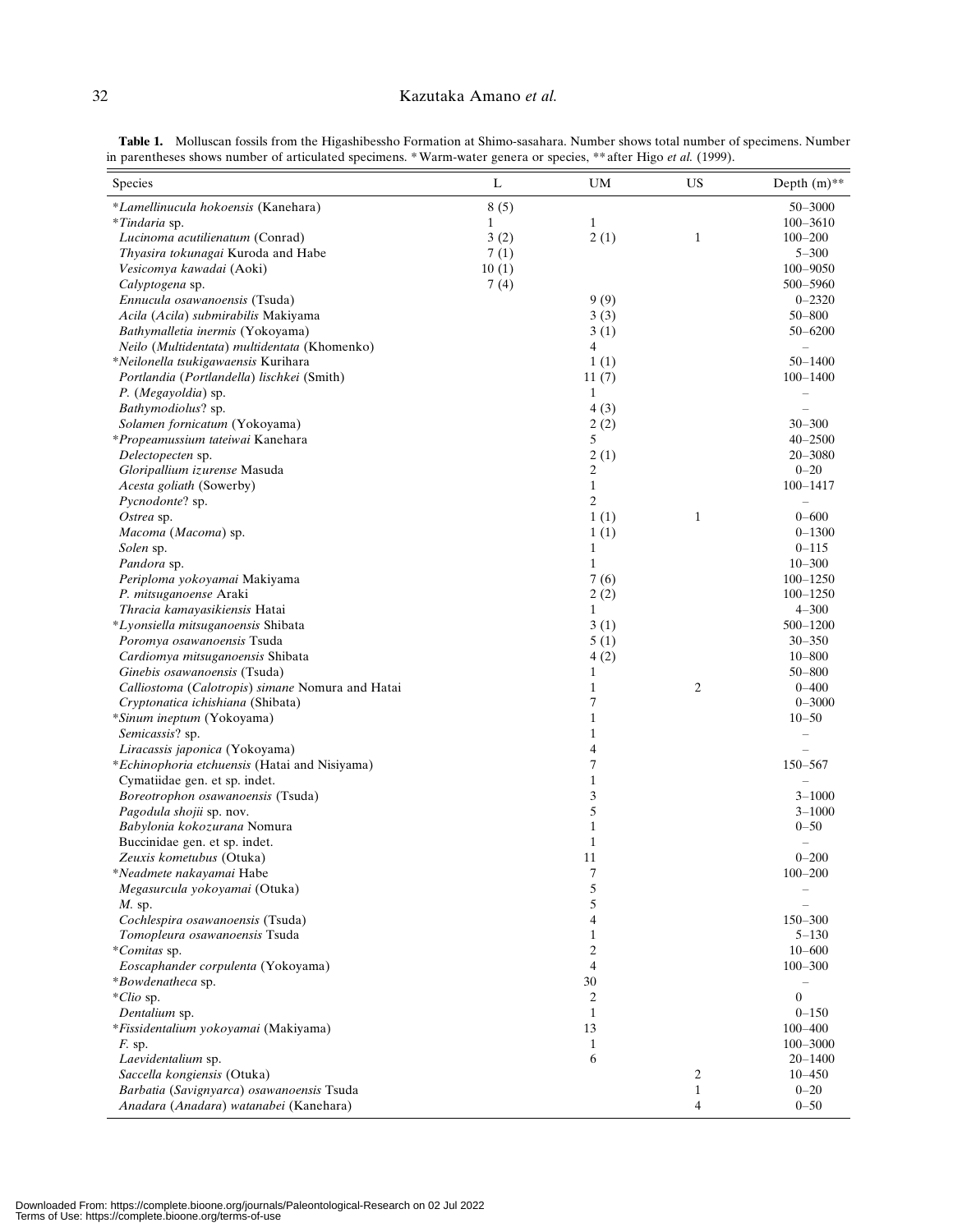Table 1. Continued

| Speciess                                         | L | <b>UM</b> | US | Depth $(m)$ ** |
|--------------------------------------------------|---|-----------|----|----------------|
| Anadara (Scapharca) makiyamai Hatai and Nisiyama |   |           | 14 | $0 - 60$       |
| *Bellucina civica (Yokoyama)                     |   |           | 1  | $50 - 400$     |
| *Notomyrtea sp.                                  |   |           | 1  | $30 - 200$     |
| *Nipponocrassatella osawanoensis (Tsuda)         |   |           | 26 | $0 - 200$      |
| Veremolpa minoensis Itoigawa                     |   |           |    | $0 - 40$       |
| Minolia tukiyosiensis (Oyama and Saka)           |   |           |    | $0 - 100$      |
| Protorotella sp.                                 |   |           |    |                |
| Sigaretornus? sp.                                |   |           | 2  |                |
| *Vicaryella atukoae (Otuka)                      |   |           |    |                |
| *Calyptraea tubura Otuka                         |   |           |    | $20 - 300$     |
| Euspira meisensis (Makiyama)                     |   |           |    | $5 - 2433$     |
| *Polinices mizunamiensis Itoigawa                |   |           | 3  | $0 - 100$      |
| Cryptonatica sp.                                 |   |           |    | $0 - 3000$     |
| *Gyrineum osawanoense (Tsuda)                    |   |           | 3  | $0 - 200$      |
| *Chicoreus sp.                                   |   |           |    | $0 - 300$      |
| Siphonalia osawanoensis Tsuda                    |   |           | 2  | $10 - 300$     |
| *Mitrella (Indomitrella) mizunamiensis Itoigawa  |   |           | 8  | $0 - 100$      |
| Reticunassa sp.                                  |   |           |    | $0 - 50$       |
| *Conus (Asprella) toyamaensis Tsuda              |   |           | 6  | $0 - 550$      |
| Inquisitor kurodai (Tsuda)                       |   |           | 3  | $10 - 1100$    |
| *Gemmula osawanoensis Tsuda                      |   |           |    | $20 - 1000$    |
| *Bathytoma osawanoense Tsuda                     |   |           |    | $50 - 1140$    |
| *Strioterebrum osawanoense Tsuda                 |   |           |    | $0 - 100$      |
| *Subula osawanoensis Tsuda                       |   |           | 2  | $0 - 100$      |
| Pyrgiscus? sp.                                   |   |           | 3  |                |
| Turbonilla sp.                                   |   |           |    | $10 - 800$     |
| Rhizorus tokiensis (Itoigawa)                    |   |           | 3  | $5 - 410$      |
| Eocylichna tokiensis Itoigawa                    |   |           |    | $10 - 450$     |
| Ringicula minoensis Itoigawa                     |   |           | 4  | $5 - 1020$     |

## Systematic description of a new species

Family Muricidae Rafinesque, 1815 Subfamily Trophoninae Cossmann, 1903 Genus Pagodula Monterosato, 1884

Type species.—Murex vaginata Cristofori and Jan, 1832. This fossil species was subsequently designated as the type species by Radwin and D'Attilio (1976).

Remarks.—According to Houart (2001), this genus is characterized by a fusiform shell with shouldered whorls, distinct spines, no or few spiral cords, and long, open siphonal canal. He distinguished Boreotrophon Fischer, 1884 from this genus based on the former's lacking spiral cords and having adapically pointed axial ribs. We have chosen to assign our new species to *Pagodula* on the basis of shell characters outlined by Houart (2001).

Most species of *Pagodula* live in the lower sublittoral to bathyal depths of the Mediterranean Sea and the northeastern Atlantic Ocean (Bouchet and Warén, 1985; Houart, 2001). Recently, P. kosunorum was found in 200–250 m depth, off Northeast Taiwan (Houart and Lan, 2003). Geologically, the oldest species of Pagodula has been recorded from the middle Miocene in Europe (La Perna, 1996).

#### Pagodula shojii sp. nov.

#### Figures 4.1, 4.2, 4.4, 4.5

Trophon (Boreotrophon) osawanoensis Tsuda, 1959, pl. 4, fig. 12 (non pl. 4, figs. 11, 13).

Type specimen.—Holotype, JUE (abbreviation of Joetsu University of Education) no. 15744, 27.6 mm high, 11.0 mm wide; paratype, JUE no. 15745-1, 22.0 mm high, 10.7 mm wide; paratype, JUE no. 15745-2, 23.5 mm high, 9.8 mm wide; paratype, JUE no. 15745-3, 26.0 mm high, 12.2 mm wide; paratype, JUE no. 15745-4, 7.6 mm high, 4.8 mm wide.

Type locality.—Shimo-sasahara, Yatsuo Town, Toyama Prefecture (36°33'54"N, 137°8'45"E).

Diagnosis.—Medium-sized Pagodula characterized by rather weak spines, long siphonal canal, few spiral cords (two on last whorl) and numerous axial ribs (11-14 on last whorl).

Description.—Shell medium-sized for genus, attaining 27.6 mm in height, narrow and fusiform; proto-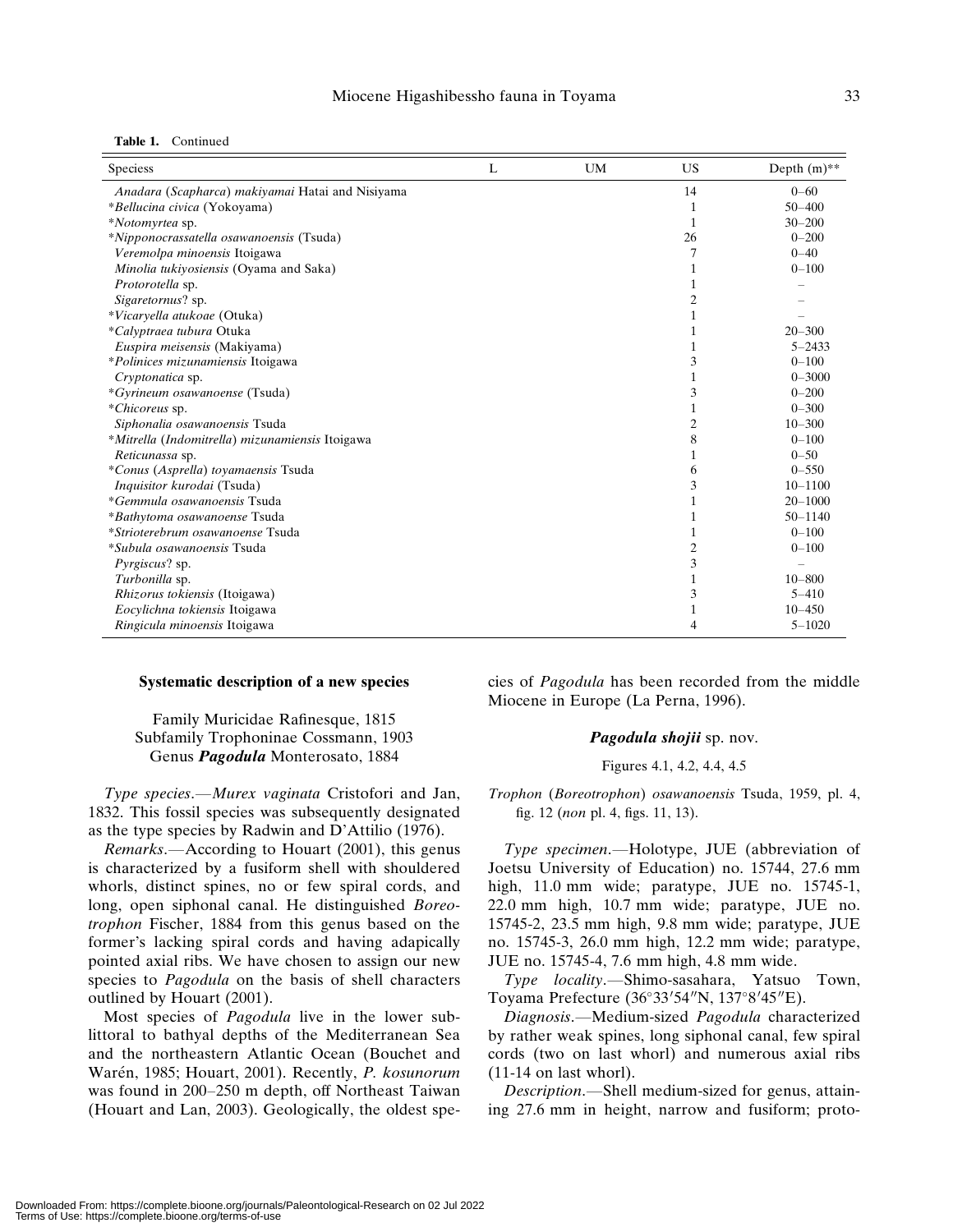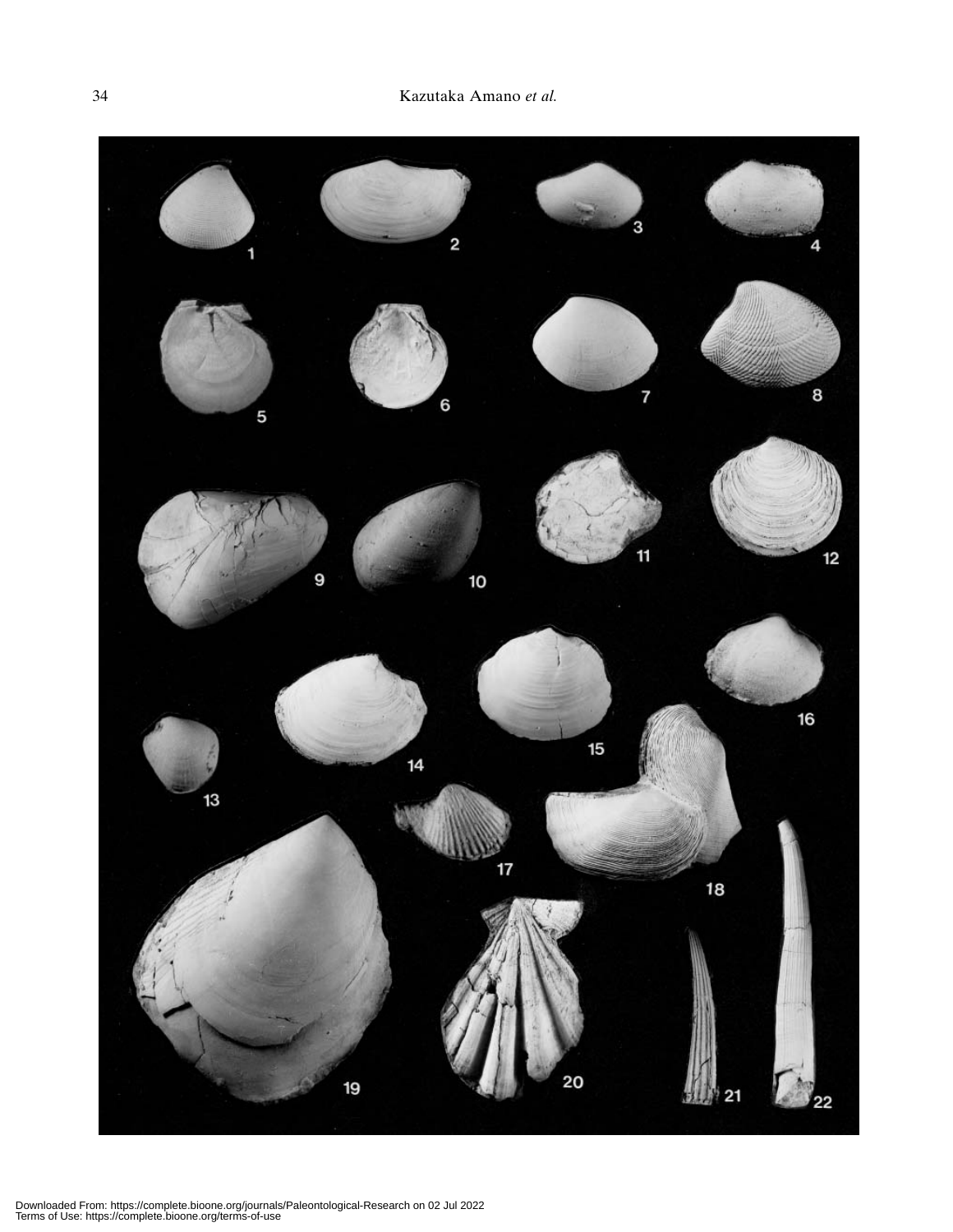conch partly preserved, of more than one smooth angulate whorl; teleoconch of six whorls. Spire rather high, occupying about two-fifths of shell height. Suture rather deep. Axial ribs located at shoulder, 12–15 on penultimate whorl and 12–15 on last whorl, ending in rather weak spine. One spiral cord at shoulder of early whorls; one at shoulder and another distinct cord below shoulder of last whorl. Aperture ovate; inner lip covered by thin callus; outer lip thin and smooth on inner side. Siphonal canal open, very long and slightly curved.

Remarks.—Pagodula shojii closely resembles the Recent species, P. kosunorum Houart and Lan, 2003 from Taiwan in its size (height  $= 23.47$  mm), number of whorls (six and a half) and number of spiral cords (two on the last whorl). However, P. shojii has more numerous (10 on the last whorl in  $P$ . kosunorum) as well as weaker spines than in P. kosunorum. P. shojii also resembles the Recent species P. cossmanni (Locard, 1897) in shell outline, number of whorls (six), weak spines on the shoulder and number of axial ribs on the last whorl. P. shojii can be distinguished from P. cossmanni in having less numerous spiral cords on the last whorl than in P. cossmanni (three-five).

It is possible that this new species might be confused with Boreotrophon osawanoensis (Tsuda, 1959) (Figure 4.3, 4.7). B. osawanoensis can be distinguished easily from the new species by having no spiral cord, a more flattened area above the shoulder, and more prominent, lamellated axial ribs whose ends are pointed adapically. From this point of view, one of the paratypes of B. osawanoensis (Tsuda, 1959, pl. 4, fig. 12) can be identified with the new species because of its two spiral cords and 12 axial ribs on the last whorl.

Distribution.—Known from the type locality and Kashio in the Higashibessho Formation.

Etymology.—This new species is named after Dr. Shoji Fujii, who has contributed to the Neogene stratigraphy and paleontology of Toyama Prefecture.

## Paleoenvironmental significance

Judging from the autochthonous molluscan fossils from both the lower alternation and the upper mudstone, the Higashibessho Formation at Shimosasahara was deposited at lower sublittoral to upper bathyal depths (Table 1). This is supported by estimations using benthic foraminifers from the upper part of the Kurosedani Formation (upper to middle bathyal depths; Hasegawa and Takahashi, 1992) and crustacean Bathynomus from the Higashibessho Formation (lower sublittoral to bathyal depths; Karasawa et al., 1992). In contrast, the upper sandstone lens includes an allochthonous assemblage consisting of shallow marine molluscs (Table 1).

The lower alternation yields two warm-water genera, Lamellinucula and Tindaria. Many warmwater genera can be found in the upper mudstone assemblage: Tindaria, Neilonella, Propeamussium, Lyonsiella, Sinum, Echinophoria, Comitas, Bowdenatheca and Clio. This is the oldest record of Neadmete nakayamai Habe, now living in Tosa Bay and the southern Japan Sea (Higo et al., 1999). It is noteworthy that no cold-water genera can be recognized in the assemblage from the upper mudstone. As discussed by Amano et al. (2001), Neilo (Multidentata) multidentata from the northwestern Pacific is a nonboreal species. From the upper sandstone lens, 14 warm-water genera and subgenera can be recognized among 32 genera: Bellucina, Notomyrtea, Nipponocrassatella, Vicaryella, Calyptraea, Polinices, Gyrineum, Chicoreus, Mitrella (Indomitrella), Conus, Gemmula, Bathytoma, Strioterebrum and Subula.

From this composition, we infer that the deep water in the latest early-earliest middle Miocene was not so cold as in the Recent Japan Sea and a warm-water current affected the sea surface. Such climatic conditions deny the existence of the cold undercurrent ''Oyashio senryu'' here and may support the claim of

Figure 3. Bivalves and scaphopods from the lower alternation (L) and the upper mudstone (UM) of the Higashibessho Formation. **1.** Lamellinucula hokoensis (Kanehara),  $\times$ 2, JUE no. 15746, L. 2. Portlandia (Portlandella) lischkei (Smith),  $\times$ 1, JUE no. 15747, UM. **3.** Neilonella tsukigawaensis Kurihara, ×2.3, JUE no. 15748, UM. **4.** Bathymalletia inermis (Yokoyama), ×1.5, JUE no. 15749, UM. 5. Delectopecten sp., ×3, JUE no. 15750, UM. 6. Propeamussium tateiwai Kanehara, ×2, JUE no. 15751, UM. 7. Ennucula osawanoensis (Tsuda),  $\times$ 1.5, JUE no. 15752, UM. 8. Acila (Acila) submirabilis Makiyama,  $\times$ 1.2, JUE no. 15753, UM 9. Bathymodiolus? sp.,  $\times$ 1, JUE no. 15754, UM. 10. Solamen fornicatum (Yokoyama), ×1.6, JUE no. 15755, UM. 11. Thyasira tokunagai Kuroda and Habe, ×2, JUE no. 15756, L. **12.** Lucinoma acutilienatum (Conrad), ×1, JUE no. 15757, UM. **13.** Lyonsiella mitsuganoensis Shibata, ×3.25, JUE no. 15758, UM. **14.** Periploma mitsuganoense Araki, ×1, JUE no. 15759, UM. **15.** Periploma yokoyamai Makiyama, ×1, JUE no. 15760, UM. **16.** Poromya osawanoensis Tsuda, ×2, JUE no. 15761, UM. **17.** Cardiomya mitsuganoensis Shibata, ×3.1, JUE no. 15762, UM. **18.** Neilo (Multidentata) multidentata (Khomenko),  $\times1$ , JUE no. 15763, UM. **19.** Acesta goliath (Sowerby),  $\times0.75$ , JUE no. 15764, UM. 20. Gloripallium izurense Masuda, ×1, JUE no. 15765, UM. **21.** Dentalium sp., ×1.2, JUE no. 15766, UM. **22.** Fissidentalium yokoyamai (Makiyama), ×0.75, JUE no. 15767, UM.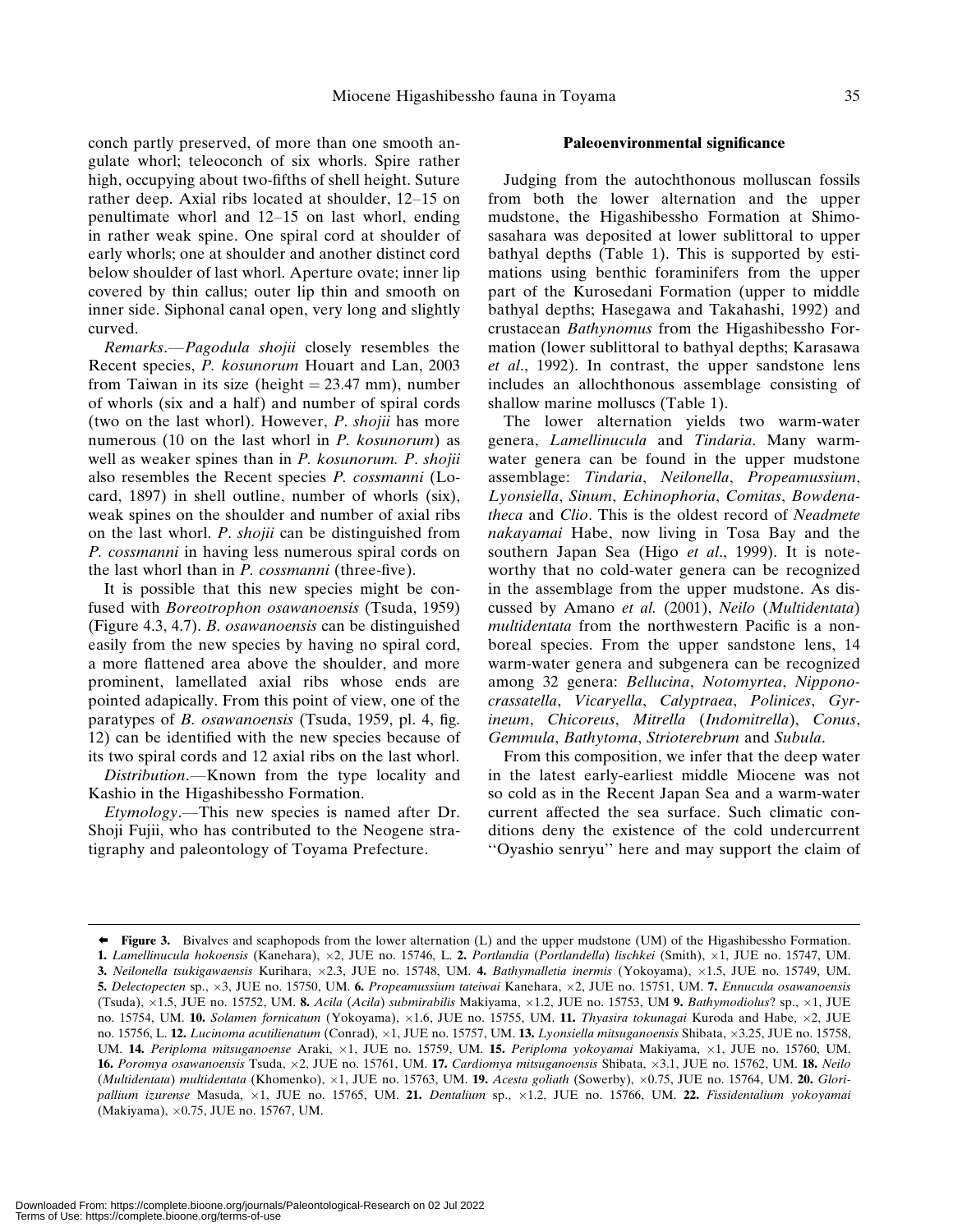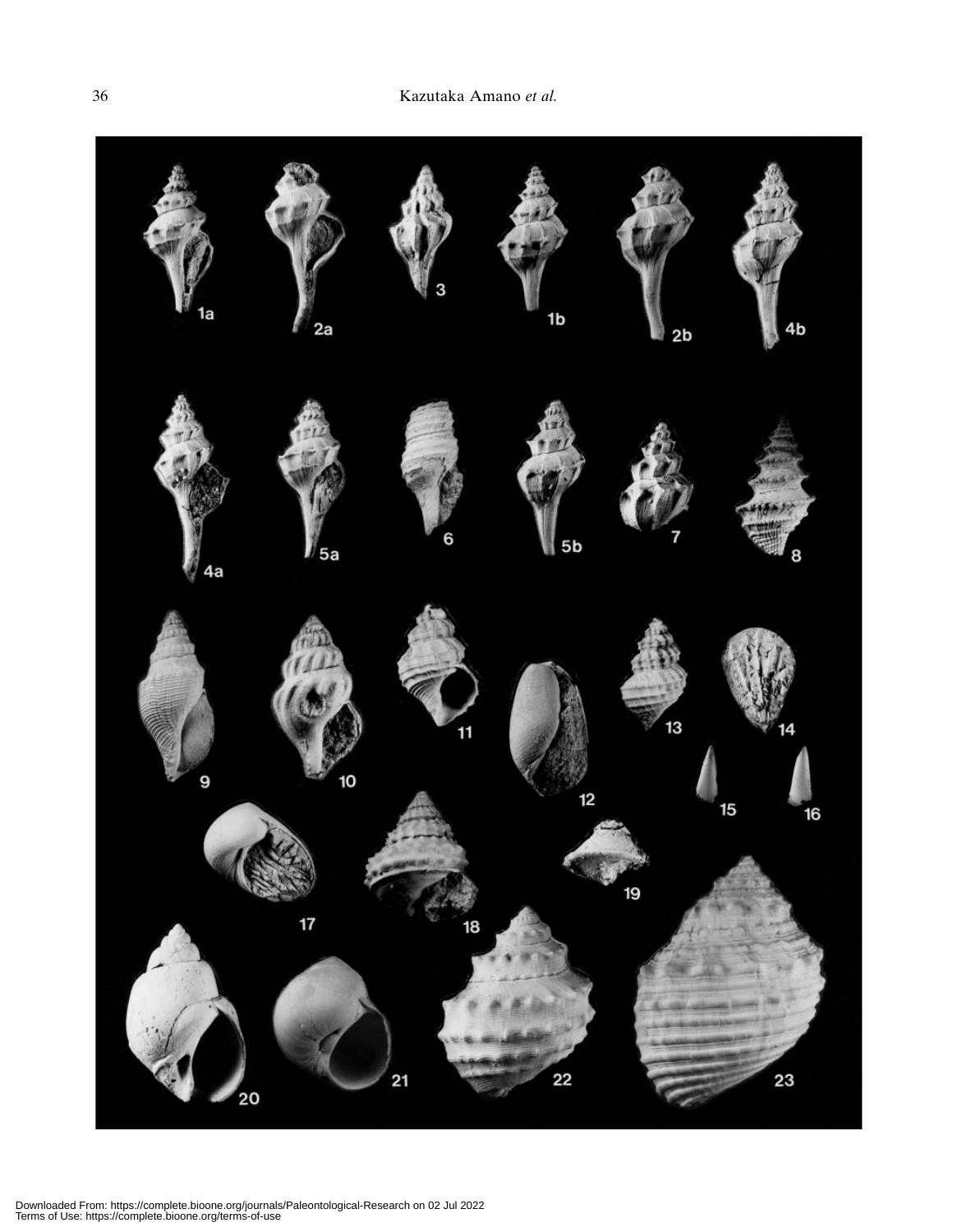

Figure 5. Molluscan fossils from the sandstone lens (US) of the Higashibessho Formation. 1. Barbatia (Savignyarca) osawanoensis Tsuda, ×2, JUE no. 15784. 2. *Veremolpa minoensis* Itoigawa, ×2.4, JUE no. 15785. 3. *Notomyrtea* sp., ×3, JUE no. 15786. 4. *Saccella* kongiensis (Otuka), ×2.1, JUE no. 15787. 5. Polinices mizunamiensis Itoigawa, ×3, JUE no. 15788. 6. Anadara (Anadara) watanabei (Kanehara), ×1.2, JUE no. 15789. 7. Anadara (Scapharca) makiyamai Hatai and Nisiyama, ×1, JUE no. 15790. 8. Nipponocrassatella osawanoensis (Tsuda), ×1.5, JUE no. 15791. **9, 10.** Gyrineum osawanoense (Tsuda); 9, ×3, JUE no. 15792-1; 10, ×3, JUE no. 15792-2. **11.** Conus (Asprella) toyamaensis Tsuda,  $\times 1.5$ , JUE no. 15793. **12.** Siphonalia osawanoensis Tsuda,  $\times 1.65$ , JUE no. 15794. **13.** Inquisitor kurodai (Tsuda), ×1.5, JUE no. 15795. **14.** Vicaryella atukoae (Otuka), ×1, JUE no. 15796. **15.** *Gemmula osawanoensis* Tsuda, ×1, JUE no. 15797. **16.** Mitrella (Indomitrella) mizunamiensis Itoigawa, ×3, JUE no. 15798. **17.** Subula osawanoensis Tsuda, ×1, JUE no. 15799.

Ogasawara (1994) who denied the existence of a cold current such as the Recent Oyashio during the Miocene.

## Biogeographical significance

Similar deep-sea molluscan fossils to the lower alternation and upper mudstone have been found from the upper lower to lower middle Miocene deposits in

the Setouchi, Sanin-Hokuriku, and Saikai Provinces of Southwest Japan and in the Pohang Basin of South Korea (Figure 6).

In the Sanin-Hokuriku Province, Japan Sea side of central to western part of Honshu, the deep-water fauna is known from the Nanamagari Formation in Ishikawa Prefecture (Saito, 1988), the Kounoura Shale Member of Uchiura Group in Fukui Prefecture (Nakagawa and Takemura, 1985) and the Fuganji

Figure 4. Gastropods from the upper mudstone (UM) of the Higashibessho Formation. 1, 2, 4, 5. Pagodula shojii sp.nov.; 1a,  $\times 1.6$ , 1b, ×1.5, JUE no. 15745-1, paratype; 2a, ×1.5, 2b, ×1.55, JUE no. 15745-3, paratype; 4a,b, ×1.55, JUE no. 15744, holotype; 5a, ×1.6, 5b,  $\times$ 1.5, JUE no. 15745-2. 3, 7. Boreotrophon osawanoensis (Tsuda); 3,  $\times$ 2.1, JUE no. 15768-1; 7,  $\times$ 1, JUE no. 15768-2. 6. Tomopleura osawanoensis Tsuda, ×1, JUE no. 15769. **8.** Cochlespira osawanoensis (Tsuda), ×1.3, JUE no. 15770. **9.** Megasurcula yokoyamai (Otuka), ×1, JUE no. 15771. **10.** Comitas sp., ×2, JUE no. 15772. **11, 13.** Neadmete nakayamai Habe; 11, ×2, JUE no. 15773-1; 13, ×2, JUE no. 15773-2. **12.** Eoscaphander corpulenta (Yokoyama), ×1.5, JUE no. 15774. **14.** Clio sp., ×1.7, JUE no. 15775. **15, 16.** Bowdenatheca sp.; 15, ×1.3, JUE no. 15776-1; 16, ×1.3, JUE no. 15776-2. **17.** Sinum ineptum (Yokoyama), ×1, JUE no. 15777. **18.** *Ginebis osawanoensis* (Tsuda), ×2, JUE no. 15778. **19.** Calliostoma (Calotropis) simane Nomura and Hatai, ×2, JUE no. 15779. **20.** Babylonia kokozurana Nomura, ×1, JUE no. 15780. 21. Cryptonatica ichishiana (Shibata), ×1.5, JUE no. 15781. 22. Echinophoria etchuensis (Hatai and Nisiyama), ×2, JUE no. 15782. 23. Liracassis japonica (Yokoyama), ×1, JUE no. 15783.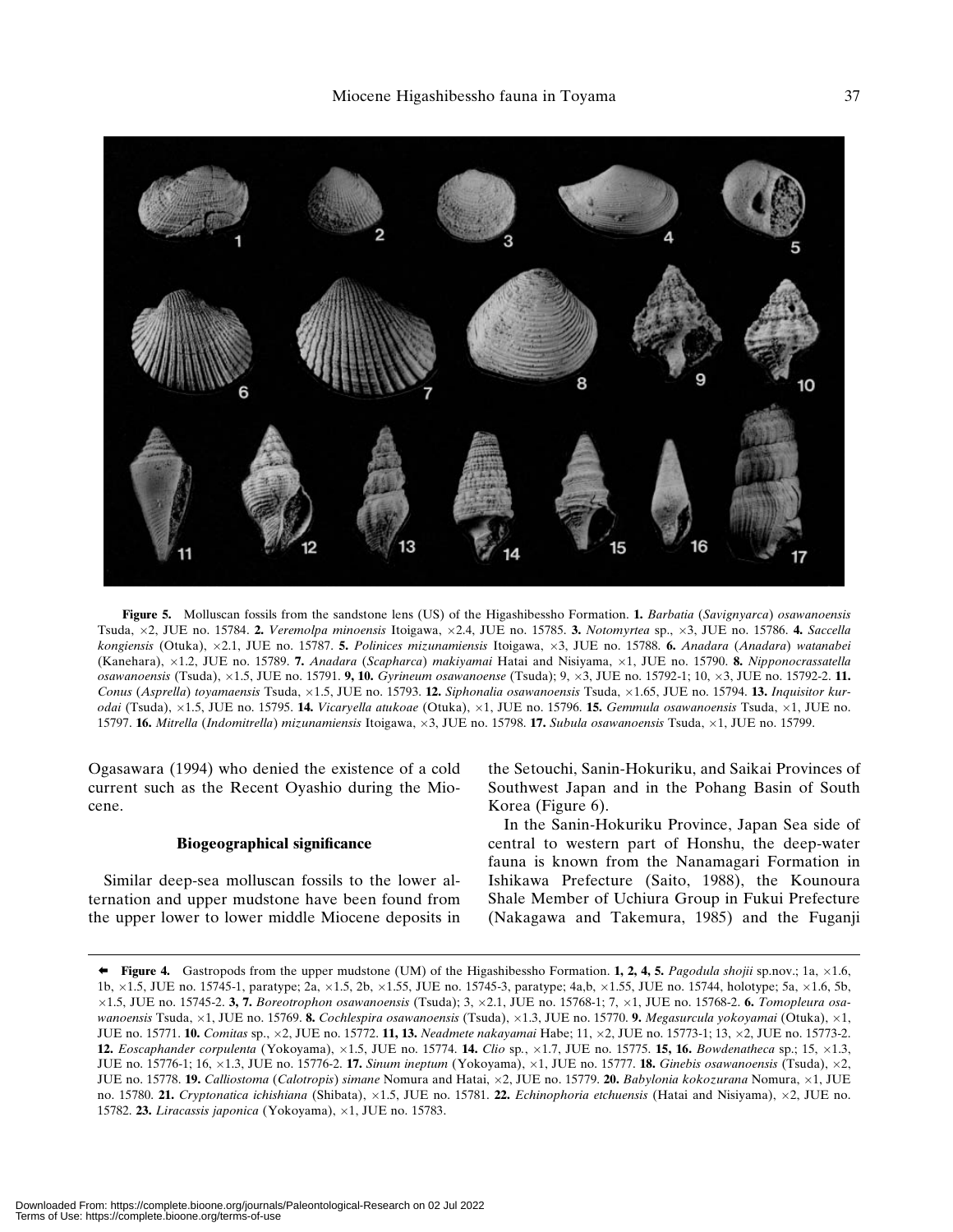

Figure 6. Sites where late early to early middle Miocene deep-water faunas have been collected. Paleogeographic map based on Ogasawara and Nagasawa (1992). 1. Higashibessho Formation (present study). 2. Nanamagari Formation (Saito, 1988). 3. Uchiura Group (Nakagawa and Takemura, 1985). 4. Tottori Group (Akagi et al., 1992). 5. Katsuta Group (Taguchi, 2002). 6. Bihoku Group (Itoigawa and Nishikawa, 1976; Okamoto et al., 1989, 1990; Okamoto, 1992). 7. Susa Group (Okamoto et al., 1983). 8. Hagjeon, Heunghae, Duho formations in Pohang Basin, Japan Sea side of South Korea (Kanehara, 1936; Yoon, 1979; Lee, 1992). 9. Ichishi Group (Shibata, 1970). 10. Morozaki Group (Shikama and Kase, 1976; Yamaoka, 1993). 11. Oidawara Formation (Itoigawa et al., 1981).

Mudstone Member of Tottori Group in Tottori Prefecture (Akagi et al., 1992). Among them, Acila-Saccella and Limatula-Propeamussium associations of the Kounoura Member include many common species and genera (five species and nine genera) with the Higashibessho fauna (Table 2).

In the eastern part of Setouchi Province, Pacific side of central Honshu, such a deep-water fauna has been recorded from the Oidawara Formation of the Mizunami Group in Gifu Prefecture (Itoigawa et al., 1981), the Morozaki Group in Aichi Prefecture (Shikama and Kase, 1976; Yamaoka, 1993) and the Ichishi Group in Mie Prefecture (Shibata, 1970). The fauna

from the Oidawara Formation contains 10 species and 10 genera in common with the Higashibessho fauna (Table 2). The Morozaki Group yields 10 species and nine genera in common with the Higashibessho fauna. Nine species and seven genera of the Ichishi Group are in common.

In the western part of Setouchi Province, inland of western Honshu, the upper part of the Bihoku Group in Hiroshima Prefecture (Itoigawa and Nishikawa, 1976; Okamoto et al., 1989, 1990; Okamoto, 1992) and the Takakura Formation of the Katsuta Group in Okayama Prefecture (Taguchi, 2002) yield a similar fauna to the Higashibessho. Seven species and 13 genera of the upper part of the Bihoku Group are common to it and the Higashibessho fauna, while the Takakura Formation shares six species and seven genera with it.

From the Maeji Sandstone Member of the Susa Group (Okamoto et al., 1983) in Saikai Province, only two species and three genera are common with the Higashibessho fauna herein treated. There are four species in common between the Higashibessho and the middle Miocene faunas from the Hagjeon, Heunghae, and Duho Formations in Pohang Basin, Japan Sea side of South Korea (Kanehara, 1936; Yoon, 1979; Lee, 1992): Lamellinucula hokoensis, Acila (Acila) submirabilis, Propeamussium tateiwai and Lucinoma acutilineatum (Table 2). L. hokoensis has been recorded only from the type locality in Korea and the Higashibessho Formation and is an endemic species of the Japan Sea side.

The lower part of the Higashibessho Formation is a contemporaneous heterotopic facies of the upper part of the Kurosedani Formation. Therefore, it is reasonable that derived shallow-water species in the upper sandstone lens share many species with the shallowwater assemblage of the Kurosedani Formation (Table 3). Of the 25 species in the coarse deposits intercalated in the Yamadanaka Tuff at Tsuzara (Kaneko and Goto, 1992), to the east of Shimo-sasahara, 16 species are shared with the Higashibessho Formation. In the shallow-water assemblages I–III of the Kurosedani Formation (Tsuda, 1960), nine species are shared with the Higashibessho Formation. It is noteworthy that the molluscs from the Shukunohora Facies of the Mizunami Group in Gifu Prefecture, on the central Pacific side of Honshu (Itoigawa et al., 1981) contain 11 species and seven genera in common with the Higashibessho Formation.

Up to this time, few detailed comparisons have been carried out especially on the relationship between the Higashibessho and the upper lower to lower middle Miocene deep-water faunas in the Setouchi Province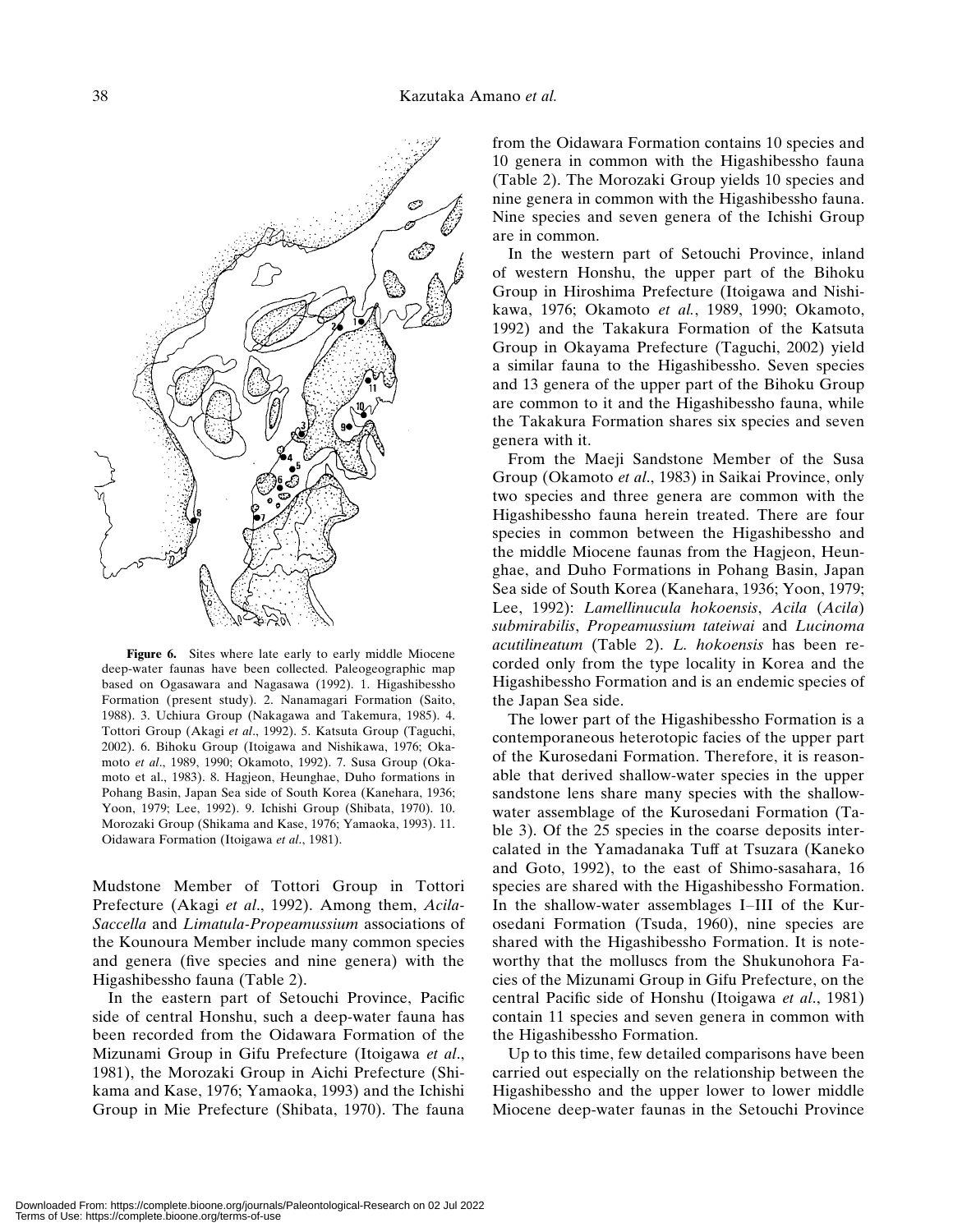Table 2. Comparison between the deep-sea assemblages of the Higashibessho Formation with those of other upper lower to lower middle Miocene formations. A closed circle in the list indicates the same species while an open one means same genus. \*Uc = Uchiura Group, Oi = Oidawara Formation, Ic = Ichishi Group, Mo = Morozaki Group, Bh = Bihoku Group, Kt = Katsuta Group, SK = Formations in Pohang Basin, South Korea.

| Species                                          | Formation* | Uc | O <sub>i</sub> | ${\rm Ic}$ | Mo      | Bh      | Kt         | <b>SK</b> |
|--------------------------------------------------|------------|----|----------------|------------|---------|---------|------------|-----------|
| Lamellinucula hokoensis                          |            |    | ∩              |            |         | ()      | $\circ$    |           |
| Ennucula osawanoensis                            |            |    |                | О          | О       |         |            |           |
| Acila (Acila) submirabilis                       |            |    |                |            |         |         | О          |           |
| Bathymalletia inermis                            |            |    |                |            |         | $\circ$ | $\bigcirc$ |           |
| Neilo (Multidentata) multidentata                |            |    |                |            |         |         |            |           |
| Neilonella tsukigawaensis                        |            | Ω  | ◯              | ∩          |         | Ω       |            |           |
| Portlandia (Portlandella) lischkei               |            |    | Ω              |            |         |         | ◯          |           |
| Solamen fornicatum                               |            |    |                |            |         |         |            |           |
| Propeamussium tateiwai                           |            |    |                |            |         |         |            |           |
| Delectopecten sp.                                |            |    | ()             |            |         |         |            |           |
| Acesta goliath                                   |            |    |                |            |         |         |            |           |
| Lucinoma acutilienatum                           |            |    |                |            |         |         |            |           |
| Thyasira tokunagai                               |            |    | $\bigcirc$     |            |         |         |            |           |
| Macoma (Macoma) sp.                              |            | ∩  |                |            |         | ∩       |            |           |
| Calyptogena sp.                                  |            |    |                |            |         |         |            |           |
| Periploma yokoyamai                              |            |    |                |            |         |         |            |           |
| P. mitsuganoense                                 |            |    |                |            |         |         |            |           |
| Lyonsiella mitsuganoensis                        |            |    |                |            |         |         |            |           |
| Poromya osawanoensis                             |            |    |                |            |         |         |            |           |
| Cardiomya mitsuganoensis                         |            |    |                |            |         |         |            |           |
| Ginebis osawanoensis                             |            |    |                |            |         |         |            |           |
| Cryptonatica ichishiana                          |            |    |                |            |         |         |            |           |
| Sinum ineptum                                    |            |    |                |            |         |         |            |           |
| Liracassis japonica<br>Boreotrophon osawanoensis |            |    |                |            | $\circ$ |         |            |           |
| Babylonia kokozurana                             |            |    |                | ∩          |         |         |            |           |
| Megasurcula yokoyamai                            |            |    |                |            |         | ∩       |            |           |
| Eoscaphander corpulenta                          |            |    |                |            |         |         |            |           |
| Bowdenatheca sp.                                 |            | ∩  |                |            |         |         |            |           |
| Clio sp.                                         |            |    |                |            |         |         |            |           |
| Fissidentalium yokoyamai                         |            |    | $\circ$        |            |         |         |            |           |
|                                                  |            |    |                |            |         |         |            |           |

because of the scarcity of fossil records from the Higashibessho Formation. In consequence of our huge collection, it has become clear that both deep- and shallow-water assemblages of the Higashibessho Formation resemble the fauna in Setuchi Province. The deep-sea species have in common direct development or a short pelagic larval stage, such as the protobranchs, Propeamussium, Lucinoma, Thyasira, Calyptogena, Lyonsiella, Cardiomya, buccinids and so on (Kasyanov et al., 1990; Bouchet and Warén, 1994; Van Dover, 2000). This leads us to infer that the Japan Sea was connected with the Pacific by deep-sea pathways at least in the latest early-earliest middle Miocene. Moreover, diatom study has revealed that the age of the Morozaki Group on the Pacific side can be assigned to NPD2B of Akiba (1986) (Gladenkov, 1998; Ito et al., 1999). Thus, the deep-water species migrated from the Pacific side into the Japan Sea borderland

just after the formation of a deep-sea basin in the latest early-earliest middle Miocene.

## Acknowledgments

We are grateful to Geerat J. Vermeij (University of California at Davis) for his critical reading of the manuscript. We thank Roland Houart (Institut Royal des Sciences naturelles de Belgique) for his information and his help in examining the genus Pagodula. We also thank Hiroshi Saito (National Science Museum, Tokyo) and Masanori Shimamoto (Tohoku University) for their help in examining some Recent and fossil specimens. We are grateful to Takashi Matsubara (Museum of Nature and Human Activities, Hyogo) and Alan G. Beu (Institute of Geological and Nuclear Sciences) for reviewing our manuscript and providing many useful comments.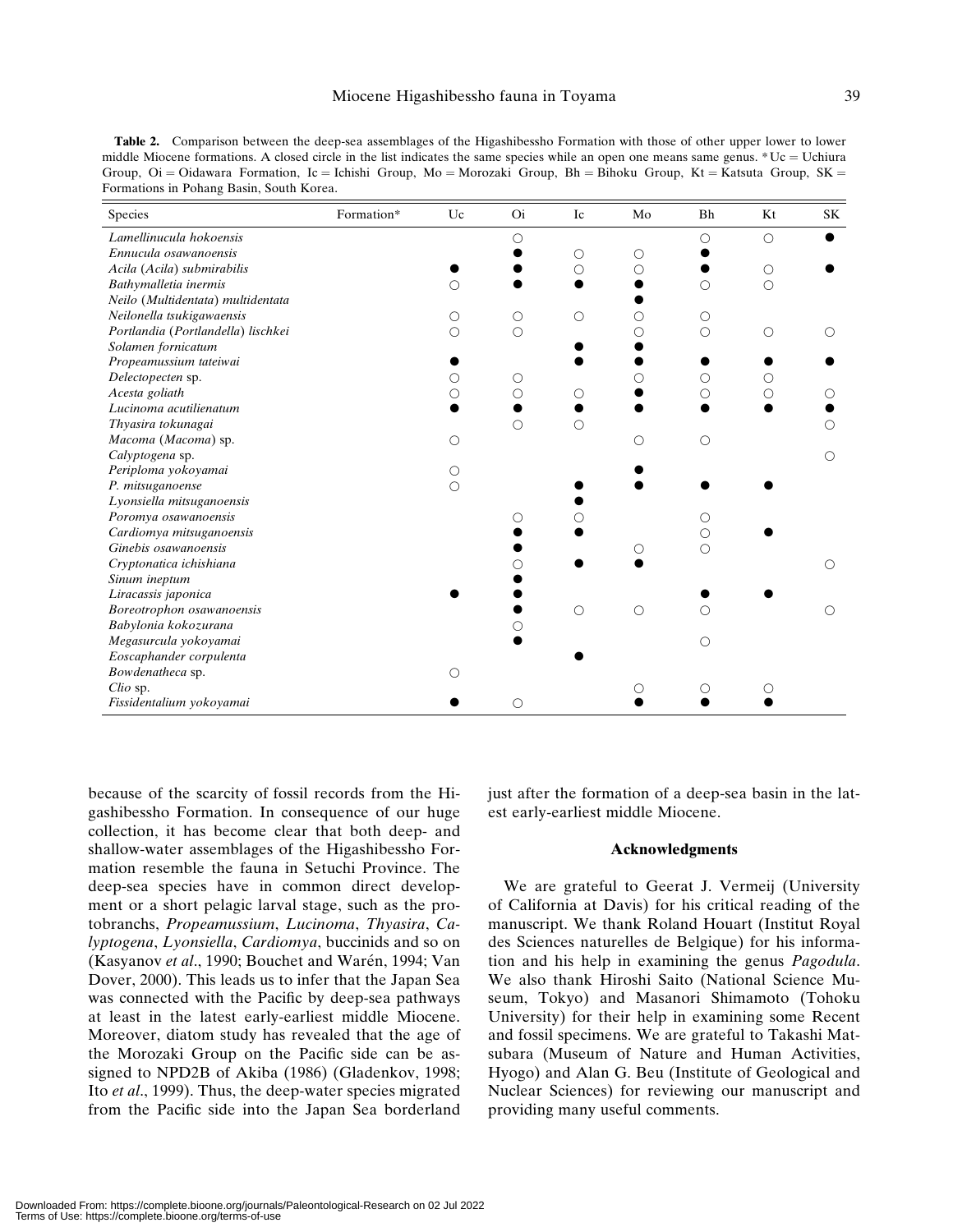Table 3. Comparison between the shallow-water species of the Higashibessho Formation with those of other upper lower to lower middle Miocene formations. A closed circle in the list indicates the same species while an open one means same genus.  $*$  Ky = Kurosedani Formation at Iguridani, Ku = Kurosedani assemblages I–III,  $Sh = Shukunohora Formation$ .

| Species                               | Formation* | Ky | Ku | Sh |
|---------------------------------------|------------|----|----|----|
| Saccella kongiensis                   |            |    |    |    |
| Barbatia (Savignyarca) osawanoensis   |            |    |    |    |
| Anadara (Anadara) watanabei           |            |    |    |    |
| A. (Scapharca) makiyamai              |            |    |    |    |
| Lucinoma acutilienatum                |            |    |    |    |
| Bellucina civica                      |            |    |    |    |
| Nipponocrassatella osawanoensis       |            |    |    |    |
| Veremolpa minoensis                   |            |    |    |    |
| Calliostoma (Calotropis) simane       |            |    |    |    |
| Protorotella sp.                      |            |    |    |    |
| Calyptraea tubura                     |            |    |    |    |
| Euspira meisensis                     |            |    |    |    |
| Polinices mizunamiensis               |            |    |    |    |
| Gyrineum osawanoense                  |            |    |    |    |
| Siphonalia osawanoensis               |            |    |    |    |
| Mitrella (Indomitrella) mizunamiensis |            |    |    |    |
| Conus (Asprella) toyamaensis          |            |    |    |    |
| Inquisitor kurodai                    |            |    |    |    |
| Gemmula osawanoensis                  |            |    |    |    |
| Bathytoma osawanoense                 |            |    |    |    |
| Strioterebrum osawanoense             |            |    |    |    |
| Subula osawanoensis                   |            |    |    |    |
| Rhizorus tokiensis                    |            |    |    |    |
| Eocylichna tokiensis                  |            |    |    |    |
| Ringicula minoensis                   |            |    |    |    |

## References

- Akagi, S., Nakashima, H. and Noto, M., 1992: Sedimantary environments of muddy facies, the Middle Miocene Tottori Group – The facies change of the Fuganji Mudstone Member –. Memoirs of the Geological Society of Japan, no. 37, p. 189–199. (in Japanese with English abstract).
- Akiba, F., 1986: Middle Miocene to Quaternary diatom biostratigraphy in the Nankai Trough and Japan Trench, and modified lower Miocene through Quaternary diatom zones for middle-to-high latitudes of the North Pacific. In, Kagami, H., Karig, D.E., Coulbourn, W.T. et al., Initial Reports of the Deep Sea Drilling Project, vol. 87, p. 393–480, U.S. Government Printing Office, Washington, D.C.
- Amano, K., Khudik, V.D. and Yokoi, H., 2000: Origin and biogeographic history of Neilo (Multidentata) (Bivalvia: Malletiidae). Venus (Japanese Journal of Malacology), vol. 59, no. 3, p. 191–199.
- Amano, K., Hamuro, T., Hamuro, M. and Fujii, S., 2001: The oldest vesicomyid bivalves from the Japan Sea Borderland. Venus (Journal of the Malacological Society of Japan), vol. 60, no. 3, p. 189–198.
- Blow, W.H., 1969: Late middle Eocene to Recent planktonic foraminiferal biostratigraphy. In, Bronnimann, P. and Renz, H.H. eds., Proceedings of the First International Conference on Planktonic Microfossils (Geneva, 1967), vol. 1, p. 199–421, E.J. Brill, Leiden.
- Bouchet, P. and Warén, A., 1985: Revision of the Northeast Atlantic bathyal and abyssal Neogastropoda excluding Turridae (Mollusca, Gastropoda). Bolletino Malacologico, Supplemento 1, p. 123–296.
- Bouchet, P. and Warén, A., 1994: Ontogenetic migration and dispersal of deep-sea gastropod larvae. In, Young, C.M. and Eckelbarger, K.J. eds., Reproduction, Larval Biology, and Recruitment of the Deep-Sea Benthos, p. 98–117, Columbia University Press, New York.
- Chinzei, K., 1978: Neogene molluscan faunas in the Japanese Islands: An ecologic and zoogeographic synthesis. The Veliger, vol. 21, no. 2, p. 155–170.
- Chinzei, K., 1981: Marine biogeography of Japan during Miocene: A reconstruction based on benthonic molluscan faunas. Fossils (Palaeontological Society of Japan), no. 30, p. 7–15. (in Japanese)
- Chinzei, K., 1986: Faunal succession and geographic distribution of Neogene molluscan faunas in Japan. Palaeontological Society of Japan, Special Papers, no. 29, p. 161–171.
- Cossmann, M., 1903: Essais de Paleoconchologie Comparée, vol. 5, 215 p., Paris.
- Cristofori, J. de and Jan, G., 1832: Catalogus in IV. Sectiones divisus rerum Naturalium in Museo extantium Josephi de Cristofori et Georgii Jan. Sectio II, pars I. Conchologia, 16 p., Parma.
- Fischer, P., 1880-1884: Manuel de conchyliologie et de paléontologie conchologique, on histoire naturelle des mollusques vivants et fossiles. xxiv+1369 p., Librairie F. Savy, Paris.
- Fujii, S., Kaseno, Y. and Nakagawa, T., 1992: Neogene paleogeography in the Hokuriku region, Central Japan, based on the revised stratigraphic correlation. Memoirs of the Geological Society of Japan, no. 37, p. 85–95. (in Japanese with English abstract)
- Fujita, K. and Nakagawa, T., 1948: On the Neogene deposits in the Tonami District, Toyama Prefecture. Journal of the Geological Society of Japan, vol. 54, no. 637, p. 125. (in Japanese)
- Gladenkov, A. Yu., 1998: Oligocene and lower Miocene diatom zonation in the North pacific. Stratigraphy and Geological Correlation, vol. 6, no. 2, p. 150–163.
- Hayakawa, H. and Takemura, A., 1987: The Neogene System in Yatsuo area, Toyama Prefecture, central Japan. Journal of the Geological Society of Japan, vol. 93, no. 10, p. 717– 732. (in Japanese with Engish abstract)
- Hasegawa, S. and Takahashi, T., 1992: Faunal succession of benthic foraminifera in the upper Yatsuo Group of the Hokuriku District, central Japan – A temporal faunal trend during an early-middle Miocene transgression in Japan. In, Ishizaki, K. and Saito, T. eds., Centenary of Japanese Micropaleontology: P. 51–66. Terra Scientific Publishing Company, Tokyo.
- Higo, S., Callomon, P. and Goto, Y., 1999: Catalogue and Bibliography of the Marine Shell-Bearing Mollusca of Japan. 749 p., Elle Scientific Publication, Yao.
- Houart, R., 2001: A Review of the Recent Mediterranean and Northeastern Atlantic Species of Muricidae. 227 p., Edizioni Evolver, Roma.
- Houart, R. and Lan, T.C., 2003: Description of a new species of Pagodula (Gastropoda: Muricidae) from northeast Taiwan. Occasional Papers of the Malacological Society of Taiwan, no. 4, p. 38–45.
- Iijima, A. and Tada, R., 1990: Evolution of Tertiary sedimentary basins of Japan in reference to opening of the Japan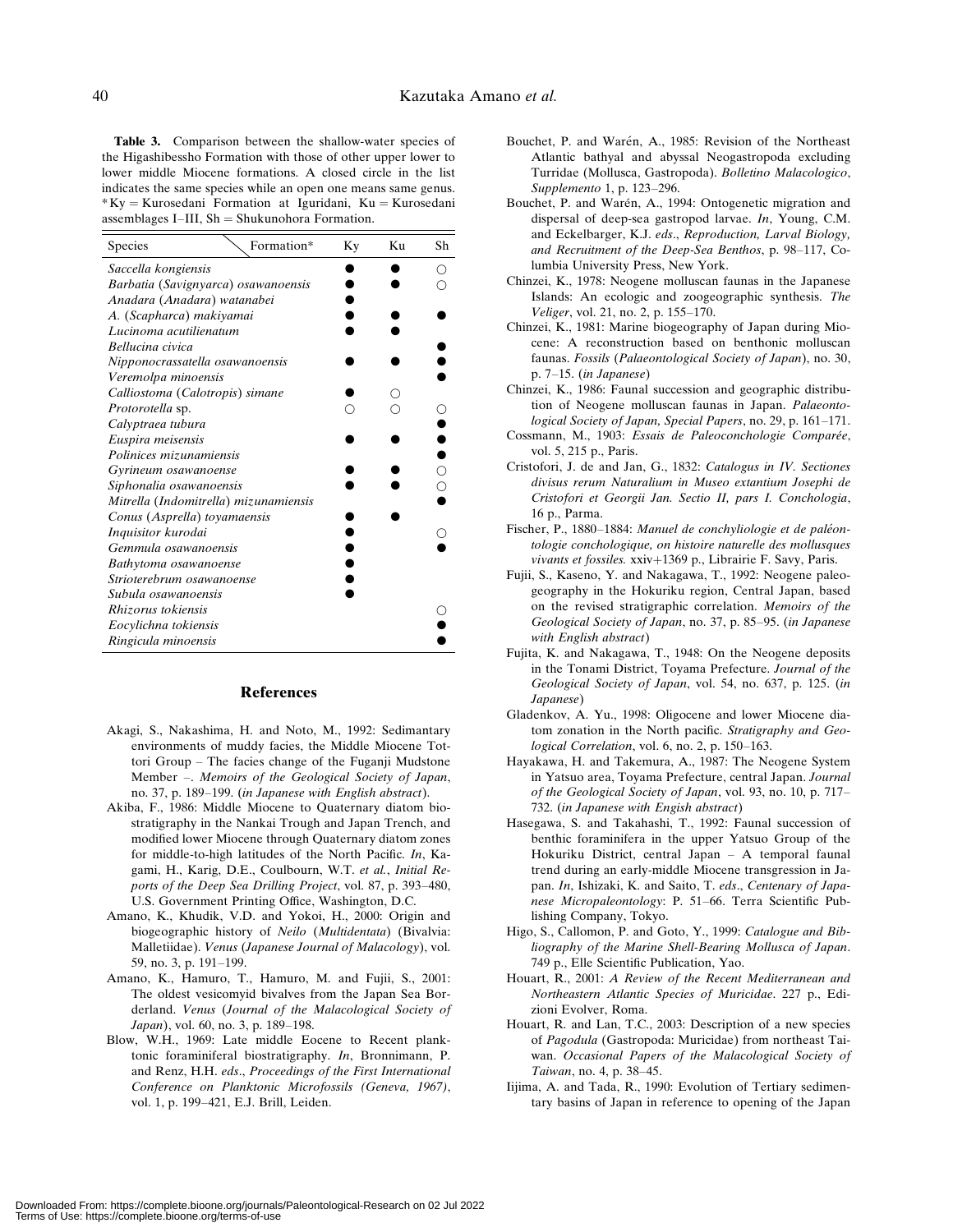Sea. Journal of the Faculty of Science, the University of Tokyo, Section 2, vol. 22, no. 2, p. 121–171.

- Ito, C., Irizuki, T. and Iwai, M., 1999: Diatom zonal key species and geologic ages of the Miocene Morozaki, Iwamura and Tomikusa Groups in the First Setouchi Province, central Japan. Journal of the Geological Society of Japan, vol. 93, no. 10, p. 717–732. (in Japanese with Engish abstract)
- Itoh, Y., Yanagisawa, Y. and Watanabe, M., 1999: Magnetostratigraphy and diatom biostratigraphy of Neogene rocks distributed in the Yatsuo area, central Japan. Bulletin of the Geological Survey of Japan, vol. 50, no. 3, p. 215–223. (in Japanese with English abstract)
- Itoigawa, J., 1988: The Miocene Kadonosawa Fauna of Japan. Saito Ho-on Kai, Special Publication, no. 2, p. 397–403.
- Itoigawa, J. and Nishikawa, I., 1976: A few problems on the Miocene Setouchi Series in the northern part of Okayama-Hiroshima Prefectures, southwest Japan. Bulletin of the Mizunami Fossil Museum, no. 3, p. 127–150, pls. 33-35. (in Japanese with English abstract)
- Itoigawa, J., Shibata, H., Nishimoto, H. and Okumura, Y., 1981: Miocene fossils of the Mizunami Group, central Japan. 2. Molluscs. Monograph of the Mizunami Fossil Museum, no. 3-A, p. 1–53, pls. 1–52. (in Japanese)
- Kanehara, K. 1936: Neogene shells from South Chôsen (Korea). Japanese Journal of Geology and Geography, vol. 13, nos. 1–2, p. 31–37, pl. 10.
- Kaneko, K. and Goto, M., 1992: Miocene fossils from the Ikuridani, Yatsuo Town, Toyama Prefecture. Special Publications from the Toyama Science Museum, no. 5, p. 1–86. (in Japanese)
- Karasawa, H., Nobuhara, T. and Matsuoka, K., 1992: Fossil and living species of the giant isopod genus Palaega Woodward, 1870 of Japan. Science Report of the Toyohashi Museum of Natural History, no. 2, p. 1–12.
- Karasawa, H., Suzuki, A. and Kato, H., 1995: Bathynomus undecimspinosus (Karasawa, Nobuhara & Matsuoka, 1992) (Crustacea, Isopoda) from the Miocene Hidarimatagawa Formation of Southwestern Hokkaido, Japan. Bulletin of the Mizunami Fossil Museum, no. 22, 121–125.
- Kaseno, Y., 1964: Biostratigraphical problems of the Neogene strata in Hokuriku Region, central Japan. Fossils (Paleontological Society of Japan), no. 7, p. 27–35. (in Japanese)
- Kasyanov, V.L., Kryuchkova, G.A., Kulikova, V.A. and Medvedeva, L.A., 1990: Larvae of Marine Bivalves and Echinoderms (Translated by Smithsonian Institution, 1998). 288 p., Science Publishers, New Hampshire.
- La Perna, R., 1996: Phyletic relationships and ecological implications between Pagodula vaginata (De Cristofori & Jan, 1832) and Pagodula echinata (Kiener, 1840) (Gastropoda, Muricidae). Bollettino della Società Paleontologica Italiana, vol. 35, no. 1, p. 81–92.
- Lee, Y. G., 1992: Paleontological study of the Tertiary molluscan fauna in Korea. Science Reports of the Institute of Geoscience, University of Tsukuba, Section B, vol. 13, p. 15–125.
- Locard, A., 1897: Mollusques testacés, tome premier. In, Milne-Edwards, A. ed., Expédition scientifique du Travailleur et du Talisman pendant les années 1880, 1881, 1882, 1883. vi+516 p., 22 pls., Masson, Paris.
- Monterosato, A., 1884: Nomenclatura Generica e Specifica di alcune Conchiglie Mediterranee. 152 p., Virzi, Palermo.
- Noda, H., Kikuchi, Y. and Nikaido, A., 1989: Paleobiogeographical significance of the first occurrence of the extinct

Miocene genus Acilana (Mollusca; Bivalvia) from the Pliocene Kume Foprmation in Ibaraki Prefecture, northern Kanto, Japan. Professor Hidekuni Matsuo Memorial Volume, p. 53–64. (in Japanese with English abstract and description)

- Ogasawara, K., 1994: Neogene paleogeography and marine climate of the Japanese Islands based on shallow marine molluscs. Palaeogeography, Palaeoclimatology, Palaeoecology, vol. 108, nos. 3–4, p. 335–351.
- Ogasawara, K., Ijima, S. and Kaseno, Y., 1989: Miocene molluscs from the Tenguyama Formation, Toyama Prefecture, Hokuriku District, Japan. Science Reports of Kanazawa University, vol. 34, no. 2, p. 67–93.
- Ogasawara, K. and Nagasawa, K., 1992: Tropical molluscan association in the middle Miocene marginal sea of the Japanese Islands: An example of molluscs from the Oyama Formation, Tsuruoka City, Northeast Honshu, Japan. Transactions and Proceedings of the Palaeontological Society of Japan, New Series, no. 167, p. 1224–1246.
- Okada, H. and Bukry, D., 1980: Supplementary modification and introduction of code numbers to the low-latitude coccolith biostratigraphic zonation (Bukry, 1973, 1975). Marine Micropaleontology, vol. 5, no. 3, p. 321–325.
- Okamoto, K., 1992: Vertical sequence of molluscan assemblages from the Miocene Bihoku Group in Shobara City, Southwest Japan. – Study of the Bihoku Group IV. Bulletin of the Mizunami Fossil Museum, no. 19, p. 319–328. (in Japanese with English abstract)
- Okamoto, K., Katsuhara, M., Ueno, Y. and Sumiyoshi, O., 1990: Molluscan assemblages from the Miocene Bihoku Group in the Kaisekidani area, Miyauchi-cho, Shobara City, Southwest Japan. – Study of the Bihoku Group III. Bulletin of the Mizunami Fossil Museum, no. 17, p. 35–49. (in Japanese with English abstract)
- Okamoto, K., Miyanomae, H. and Namikawa, T., 1989: Vertical sequence of the fossil molluscan assemblages from the Miocene Bihoku Group at Negita, Shobara City, Hiroshima Prefecture. – Study of the Bihoku Group. Professor Hidekuni Matsuo Memorial Volume, p. 43–52. (in Japanese with English abstract and description)
- Okamoto, K., Suyama, Y., Matsuda, I., Nishimoto, Y. and Kakegawa, K., 1983: The Miocene Susa Group in the northeastern area of Yamaguchi Prefecture, Japan. Bulletin of the Mizunami Fossil Museum, no. 10, p. 85–102. (in Japanese with English abstract)
- Otuka, Y., 1939: Tertiary crustal deformations in Japan (with short remarks on Tertiary paleogeography). Jubilee Publication in the Comemmoration of Prof. H. Yabe 60th Birthday, vol. 1, p. 481–519.
- Ozawa, T., Nakagawa, T. and Takeyama, K., 1986: Middle Miocene molluscan fauna of the Uchiura Group, Wakasa Province, Southwest Japan. Palaeontological Society of Japan, Special Papers, no. 29, p. 135–148, pls. 12–15.
- Radwin, G.E. and D'Attilio, A., 1976: Murex Shells of the World. 284 p., 32 pls. Stanford University Press, Stanford.
- Rafinesque, C.S., 1815: Analyse de la nature, ou tableau de L'univers et des corps organisés. 224 p., Barravechia, Palermo.
- Riedel, W.R. and Sanfilippo, A., 1978: Stratigraphy and Evolution of tropical Cenozoic radiolarians. Micropaleontology, vol. 23, p. 61–96.
- Saito, T., 1988: Molluscan fossils from the Nanamagari Formation (Miocene) in Kanazawa City, Ishikawa Prefecture,